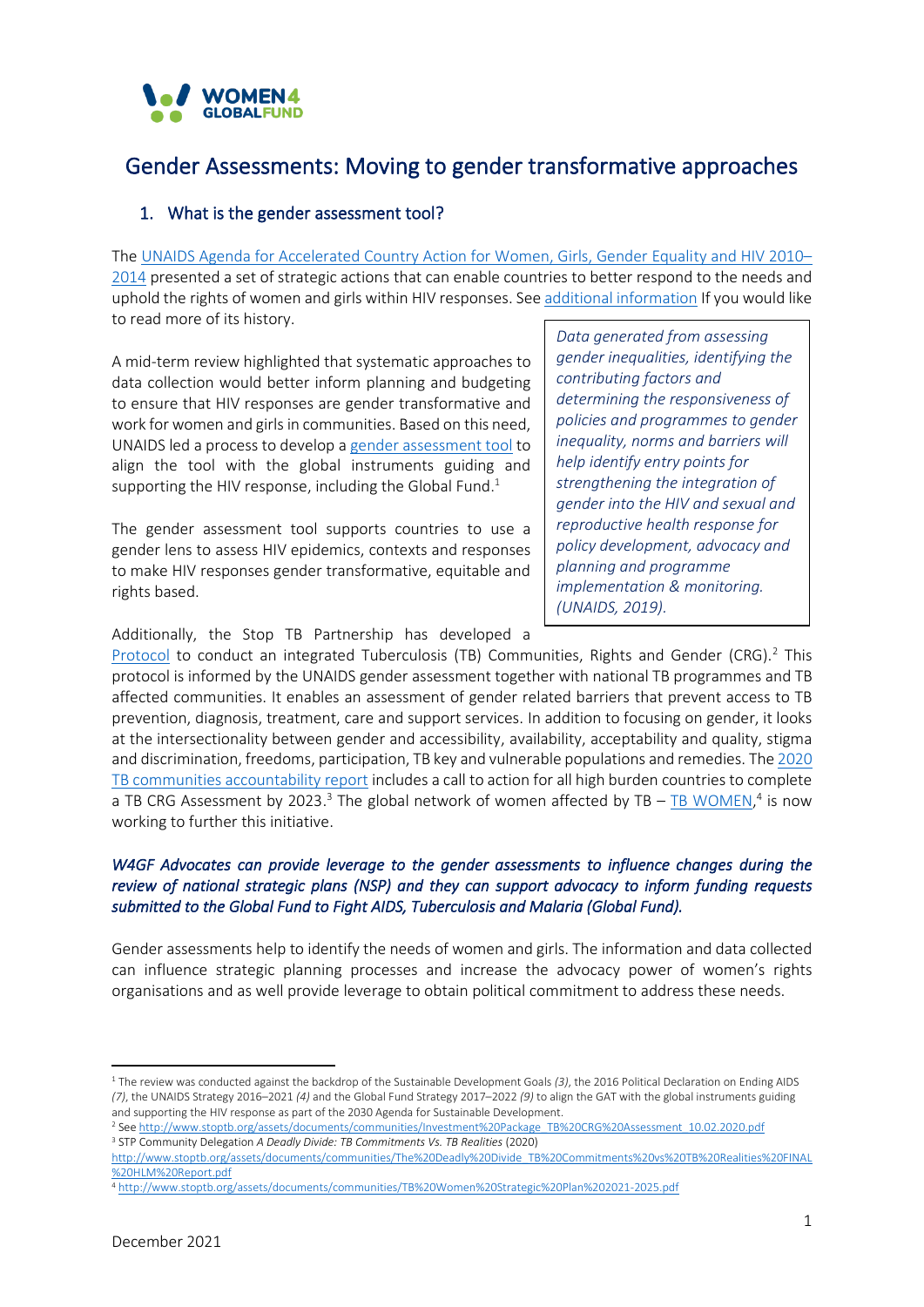

Gender assessments also enable countries to better understand how gender inequality shapes their HIV response, to identify gender-related barriers that hinder access to HIV services, and to determine how well national HIV responses are addressing this inequality to meet the needs of women and girls especially those from key and vulnerable populations.

Creating this action in your country requires strategic collaboration and financial commitments from development partners, ministries responsible for health, gender or women's affairs, youth, education, justice, law enforcement and economic and social development, local authorities as well as nongovernmental and community-based organisations and including the Global Fund. The gender assessment process requires:

- Preparation for the gender assessment
- Knowledge of your HIV and TB epidemics and country context
- Identification of your country's HIV and TB responses
- Analysis and use of gender assessment findings for gender-transformative HIV and TB responses
- Development of costed national action plans to mitigate and overcome identified genderrelated barriers.

## 2. Where have they happened?

Gender assessments have been conducted in Benin, Central African Republic, Côte d´Ivoire, Ethiopia, Ghana, Malawi, Morocco, Mozambique, Nigeria, Sierra Leone, South Africa, Tanzania, Tunisia and Zimbabwe. These countries are at different stages of the process – some are just commencing the process and others have finalised their gender assessments. Other countries are currently doing the preparatory work prior to launching their gender assessment.

TB CRG Assessments have been performed in a total of 20 countries, namely: Bangladesh, Benin, Cambodia, Cameroon, DR Congo, Georgia, India, Indonesia, Kenya, Kazakhstan, Kyrgyzstan, Mozambique, Niger, Nigeria, Pakistan, Philippines, South Africa, Tajikistan, Tanzania, and Ukraine.<sup>5</sup>

#### 3. Gender assessments for HIV, TB and malaria

Conducting gender assessments can pave the way for more significant, transformational HIV responses that lead countries to achieve gender equality. Other important gender assessments across TB and malaria include:

- UNAIDS reviewed the HIV GAT in 2017 leveraging the lessons learned from the gender [assessment tool for national HIV and tuberculosis \(TB\) responses](http://www.stoptb.org/assets/documents/communities/Gender_Assessment_Tool_TB_HIV_UNAIDS_FINAL_2016%20ENG.pdf)
- [The Malaria Matchbox](https://endmalaria.org/sites/default/files/Malaria%20Matchbox%20Tool_en_web.pdf) is an important tool that should be scaled up as an innovative approach to guide gender integration into malaria policy and programme approaches. It helps to ensure equity in malaria programmes by connecting data on access and utilisation of healthcare services in accordance to malaria programmes in each country.
- The TB CRG Assessment described above and the TB Stigma Assessment.<sup>6</sup>

<sup>5</sup> <http://www.stoptb.org/communities/default.asp#CRG>

<sup>6</sup> <http://www.stoptb.org/assets/documents/communities/STP%20TB%20Stigma%20Assessment%20Implementation%20Handbook.pdf>